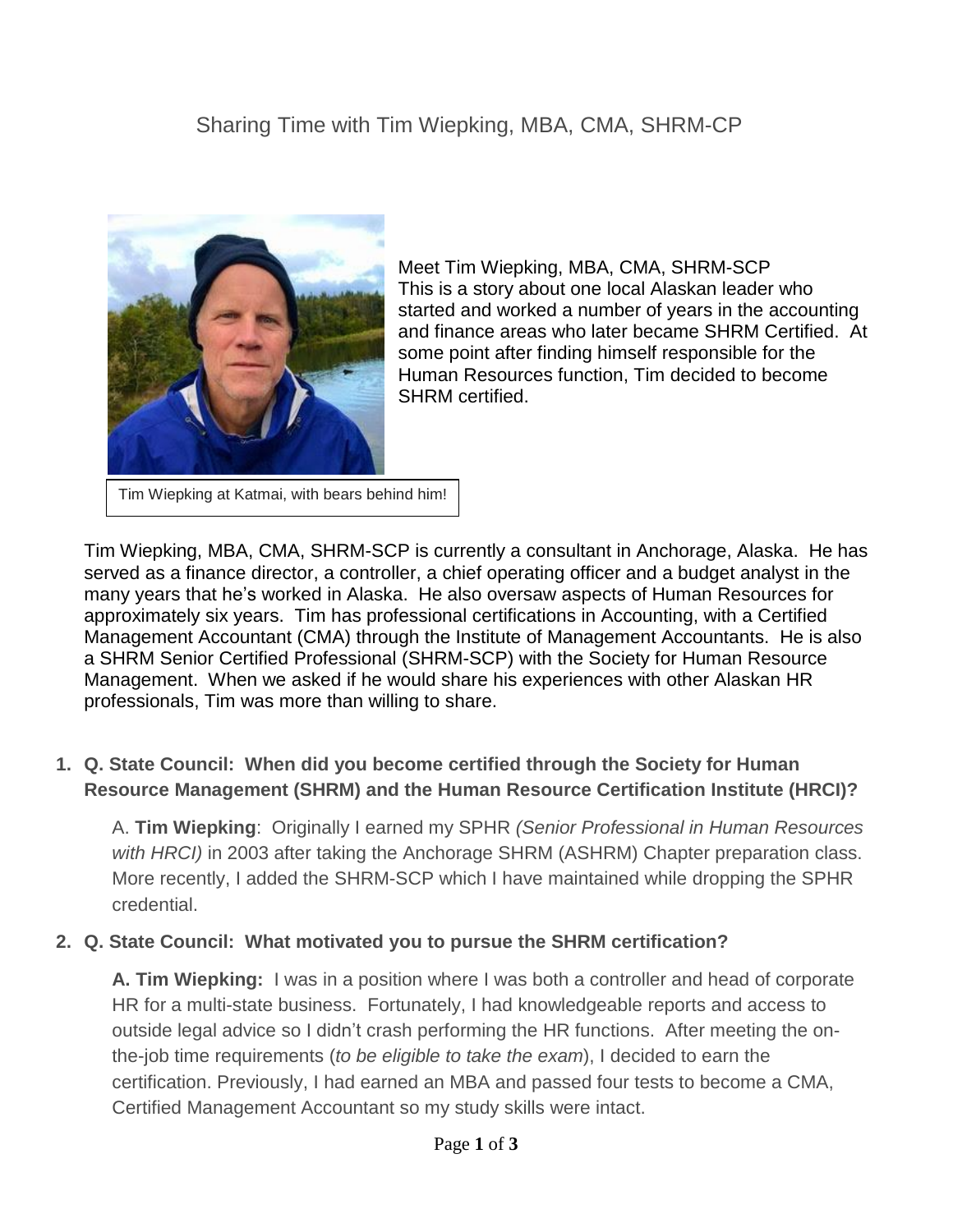# **3. Q. Council: How did you prepare for the exam?**

**A. Wiepking:** I attended the ASHRM training to pass the SPHR test and had purchased SHRM study materials. Roberta Goughnour was heading up the training at that time. It was a group study session which met to discuss the material with question and answer and group interaction. I believe the test back then was done on clay tablets.

# **4. Q. Council: Has the SHRM certification helped you do your Finance related roles better or differently?**

**A. Wiepking:** I believe this works for most professions; the skill sets you need as one progresses with managing and hopefully leading others is different than what you needed in your original position. While the certification doesn't help me run an Excel sheet better, it makes me a better manager and gives me credibility when discussing issues with senior managers. Also, completing a payroll or 401K form 5500 has both an accounting and an HR aspect to it, so in those cases the professions overlap.

#### **5. Q. Council: Did any of the SHRM educational resources help you in your progression as a Finance leader?**

**A. Wiepking:** Subsequent to my first HR position, I have worked for some fairly small businesses where I would search for answers, models or ideals from SHRM. Maybe more importantly, in going to the chapter lunch meetings, conferences or webinars I was subsequently helped by the knowledge gained even if I could not attribute it to a specific learning event.

## **6. Q. Council: Do you have an example to share---where your HR certification or SHRM's resources and data helped you gain a different or new perspective in any of your Finance projects?**

**A. Wiepking:** In one company I worked for, I calculated the turnover for one entry level, but a critical position was at 500 percent a year. The mangers did not want to increase pay. Ultimately, we decided to pay more and to have automatic pay raises at 30, 90 and 180 days, unless the manager protested, then going onto the normal review cycle. The reduction in turnover more than paid for itself and perhaps more importantly the managers were spending much more time being managers and not stepping into the breach performing the labor to get the job done or spending time hiring the next person. A pure financial analysis may not have come up with the same solution.

# **7. Q. Council: Is there any particular area of HR that interested you the most? Was there an HR area where you tended to use SHRM resources more in your Finance role?**